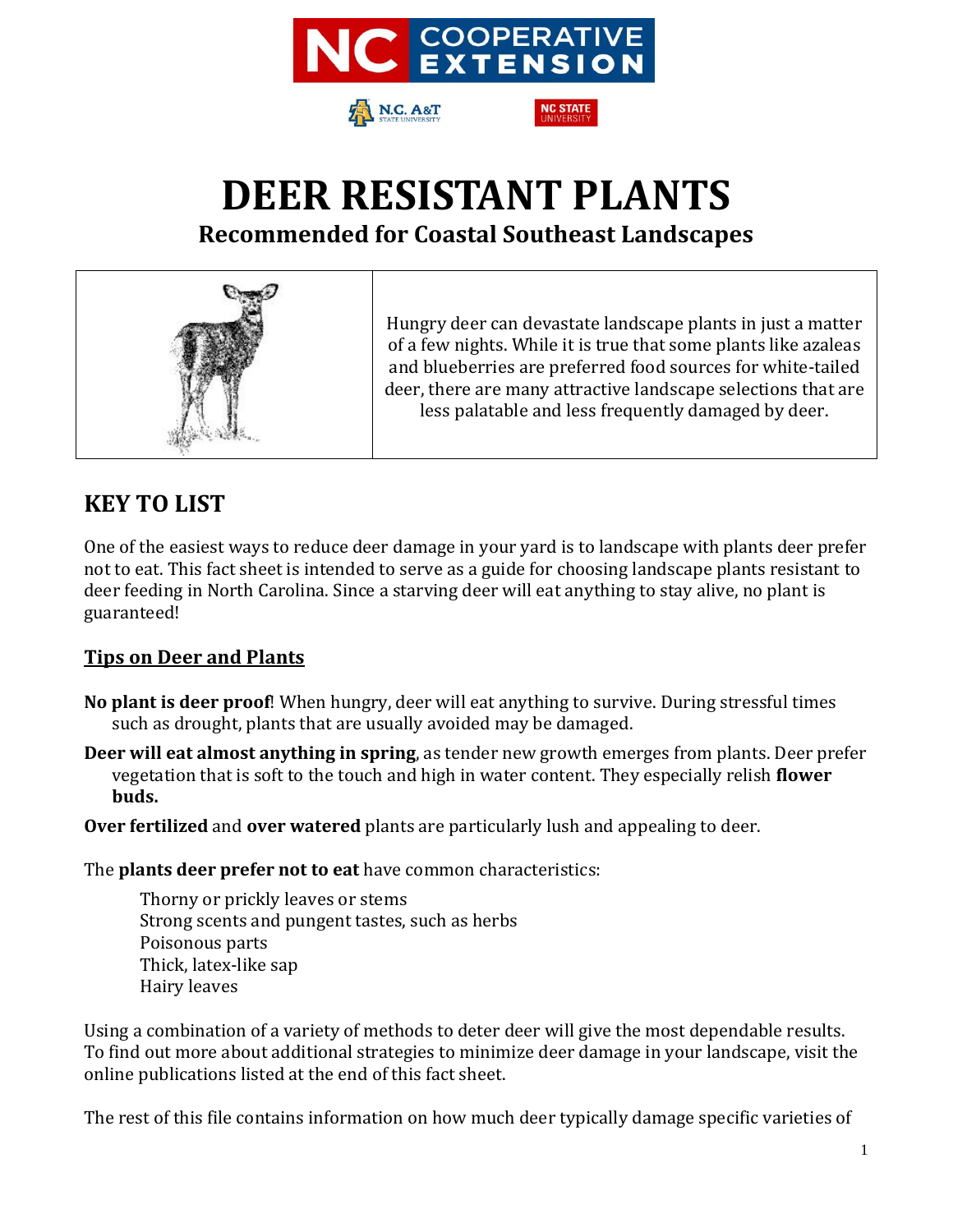**Trees, Shrubs, Palms, Ornamental Grasses, Groundcovers, Ferns, Vines, Perennials, Bulbs and Annuals** that grow in Coastal Southeastern North Carolina.

## **LANDSCAPE TREES**

Deer injure trees in two ways: By eating foliage and twigs, and by rubbing against the bark with their antlers, which is especially damaging to young trees or those with thin bark. Wire cylinders

and other protective devices are available to protect the trunks of young trees from this type of damage.

**T**he shape and mature size of a tree will greatly determine its susceptibility to grazing damage. Damage is most common on trees that are young and still small enough to reach, those that are low branched, and those that do not grow very large.

In deer-prone landscapes, trees that grow tall and hold their branches high are the best choice, though they may need to be protected until they are tall enough to be out of a deer's reach. Trees can be protected individually with wire cages, or planted in an analyzing  $\mathbb{R}$  and an analyzing  $\mathbb{R}$  and an analyzing  $\mathbb{R}$  and analyzing  $\mathbb{R}$  and analyzing  $\mathbb{R}$  and analyzing  $\mathbb{R}$  and analyzing  $\mathbb{R}$  an area of the landscape that is fenced off.





**\***Plants Native to the Southeastern U.S. **BOLD** plants are particularly deer resistant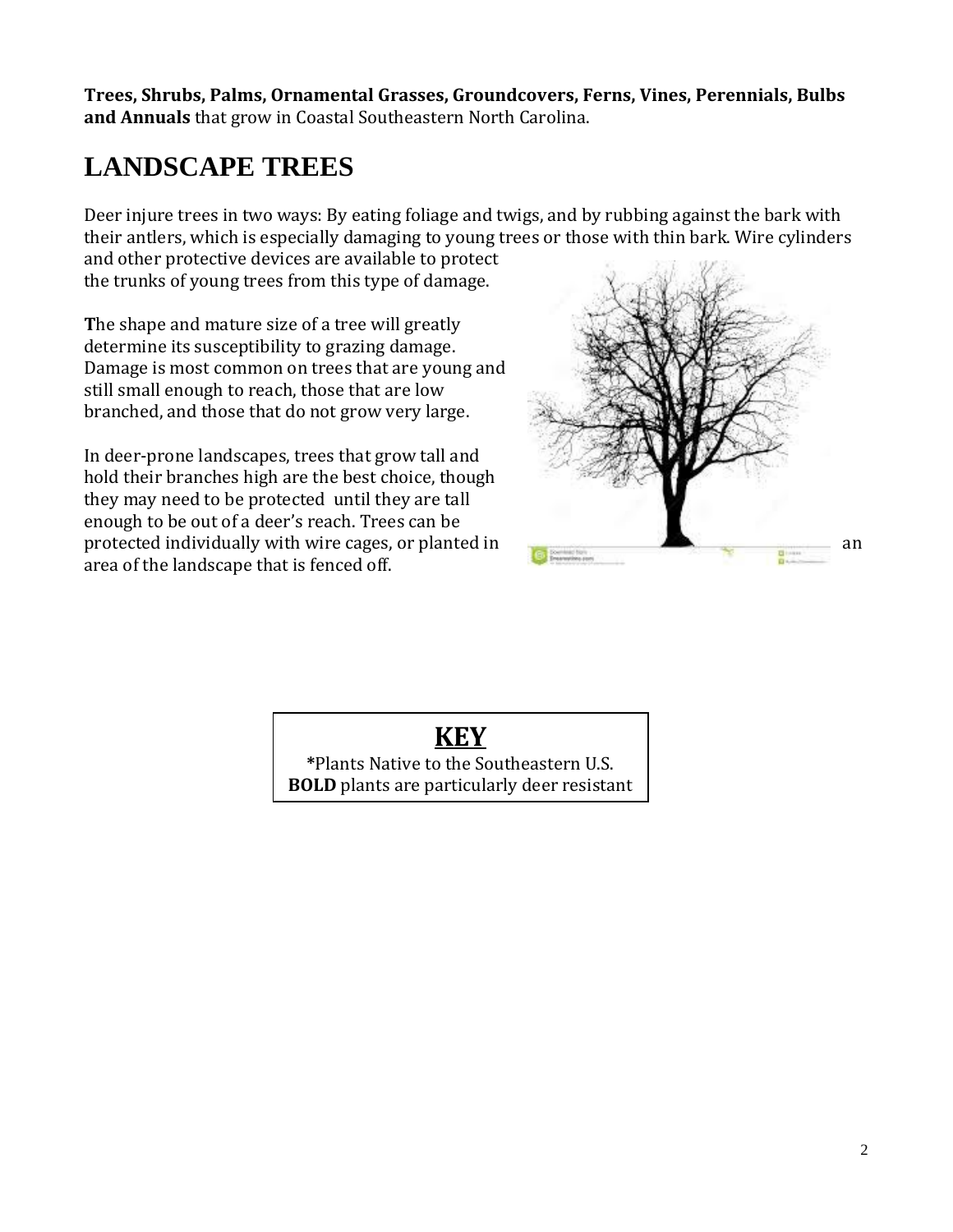## **Trees**

| <b>Common Name</b>      | <b>Scientific Name</b>          | <b>Evergreen</b><br>(E)/Deciduous (D) | <b>Exposure</b> |
|-------------------------|---------------------------------|---------------------------------------|-----------------|
| Japanese maple          | Acer palmatum                   | D                                     |                 |
| Red maple               | Acer rubrum                     | D                                     | Sun-pt. shade   |
| Red Buckeye*            | Aesculus pavia                  | D                                     | Pt. shade       |
| River birch*            | Betula nigra                    | $\mathbf D$                           | Sun-pt. shade   |
| Deodar cedar            | Cedrus deodora                  | E                                     | Sun-pt. shade   |
| Redbud*                 | Cercis canadensis               | $\overline{D}$                        | Pt. shade-sun   |
| Chinese fringe tree     | Chionanthus retusus             | D                                     | Pt. shade-sun   |
| Fringe tree*            | Chionanthus virginicus          | D                                     | Pt. shade-sun   |
| Dogwood                 | Cornus florida                  | D                                     | Pt. shade-sun   |
| Hawthorn*               | Crataegus species               | D                                     | Sun             |
| apanese cedar           | Cryptomeria japonica            | E                                     | Sun-pt. shade   |
| Ginkgo                  | Ginkgo biloba                   | $\mathbf D$                           | Sun             |
| Honey Locust*           | Gleditsia triacanthos           | $\mathbf D$                           | Sun             |
| Witch hazel             | Hamamelis sp.                   | D                                     | Pt. shade       |
| Foster's holly*         | Ilex x attenuata hybrids        | ${\bf E}$                             | Sun             |
| Savannah holly*         |                                 |                                       |                 |
| East Palatka holly*     |                                 |                                       |                 |
| Nellie Stevens' holly   | Ilex x 'Nellie Stevens'         | ${\bf E}$                             | Sun             |
| American holly*         | Ilex opaca                      | E                                     | Sun-pt. shade   |
| Eastern red cedar*      | Juniperus virginiana            | E                                     | Sun             |
| Golden rain tree        | Koelreuteria paniculate         | D                                     | Sun             |
| Crape myrtle            | Lagerstroemia hybrids           | $\mathbf D$                           | Sun             |
| Southern magnolia*      | Magnolia grandifloria           | E                                     | Sun             |
| Sweetbay magnolia*      | Magnolia virginica              | E                                     | Pt. shade       |
| Saucer magnolia         | Magnolia soulangiana            | D                                     | Sun-pt. shade   |
| Crabapple               | Malus sp.                       | D                                     | Sun             |
| Dawn redwood            | Metasequoia<br>glyptostroboides | ${\bf E}$                             | Sun             |
| Longleaf pine*          | Pinus pallustris                | E                                     | Sun             |
| Loblolly pine*          | Pinus taeda                     | E                                     | Sun             |
| Japanese black pine     | Pinus thunbergii                | E                                     | Sun             |
| Carolina cherry laurel* | Prunus caroliniana              | ${\bf E}$                             | Sun-pt. shade   |
| Cherries and plums      | Prunus sp.                      | D                                     | Sun-pt. shade   |
| <b>Basket</b> oak       | Quercus michauxii               | ${\bf D}$                             | Sun-pt. shade   |
| Willow oak*             | Quercus phellos                 | ${\bf D}$                             | Sun             |
| Live oak*               | Quercus virginiana              | E                                     | Sun             |
| Weeping willow          | Salix babylonica                | $\mathbf{D}$                          | Sun-pt. shade   |
| <b>Bald cypress*</b>    | Taxodium distichum              | $\mathbf{D}$                          | Sun-pt. shade   |
| Chaste tree             | Vitex agnus-castus              | ${\bf D}$                             | Sun             |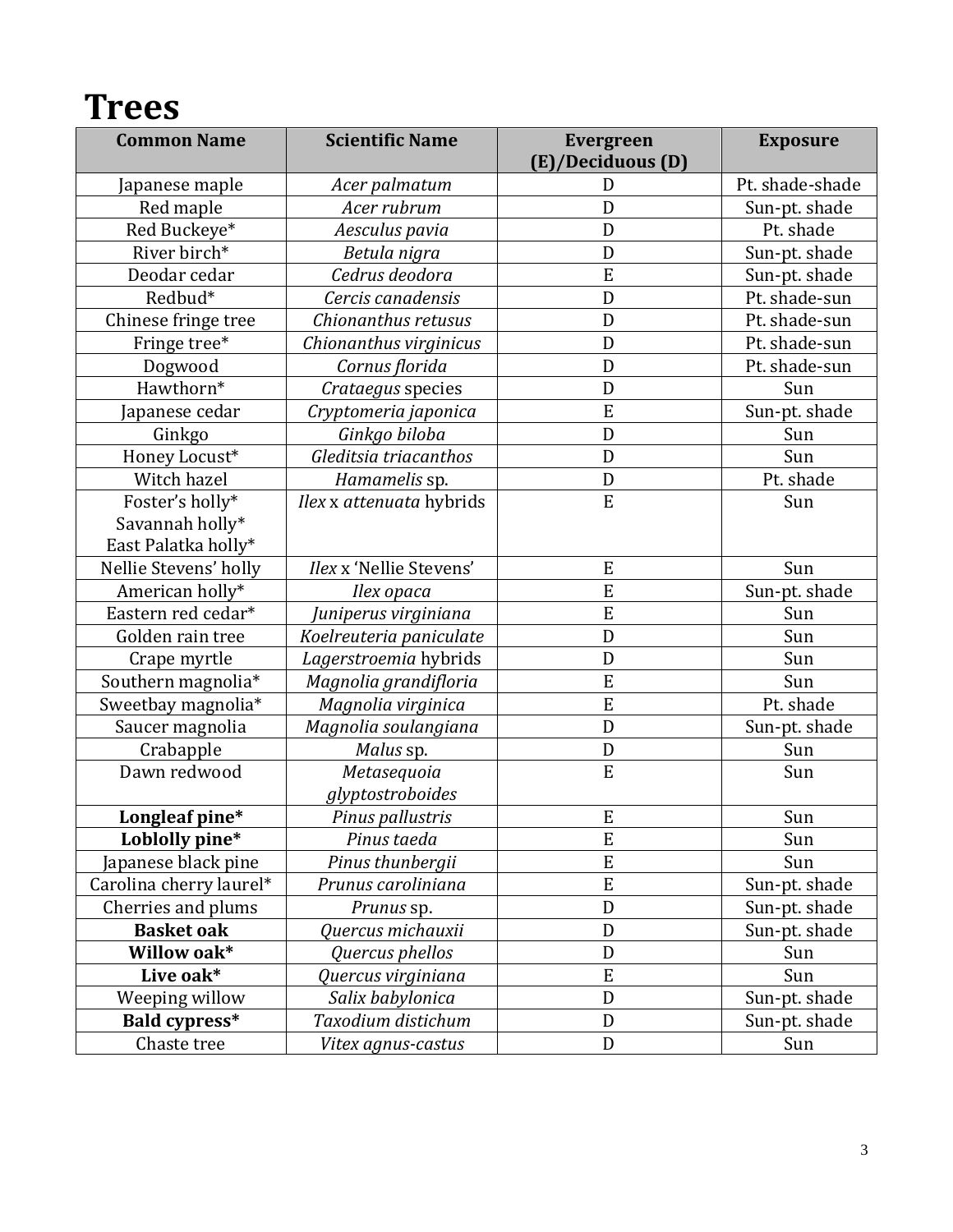# **Shrubs**

| <b>Common Name</b>      | <b>Scientific name</b> | <b>Evergreen</b><br>(E)/Deciduous (D) | <b>Exposure</b> |
|-------------------------|------------------------|---------------------------------------|-----------------|
| Glossy abelia           | Abelia x grandiflora   | Semi-evergreen                        | Sun             |
| Pineapple guava         | Acca sellowiana        | E                                     | Sun-pt. shade   |
| Fetterbush/Florida      | Agarista populifoloia  | E                                     | Pt. shade-sun   |
| leucothoe               |                        |                                       |                 |
| Wintergreen barberry    | Berberis julianae      | E                                     | Sun-pt. shade   |
| Japanese boxwood        | Buxus microphylla      | E                                     | Sun-pt. shade   |
| <b>Bottlebrush</b>      | Callistemon rigidus    | $\overline{E}$                        | Sun             |
| Sweetshrub              | Calycanthus floridus   | D                                     | Pt. shade-shade |
| <b>Bllue mist shrub</b> | Caryopteris x          | D                                     | Sun             |
|                         | clandonensis           |                                       |                 |
| Plum yew                | Cephalotaxus           | E                                     | Pt. shade-shade |
|                         | harringtonia           |                                       |                 |
| Forsythia/Yellowbells   | Forsythia x intermedia | D                                     | Sun-pt. shade   |
| Dwarf Fothergilla       | Fothergilla gardenii   | D                                     | Pt. shade       |
| Gardenia                | Gardenia jasminoides   | E                                     | Pt. shade       |
| Inkberry holly*         | Ilex glabra            | E                                     | Sun-pt. shade   |
| Dwarf yaupon*           | Ilex vomitoria         | E                                     | Sun             |
| Anise shrub*            | Illicium parviflorum   | E                                     | Pt. shade       |
| Chinese juniper         | Juniperus chinensis    | E                                     | Sun             |
| Lorapetalum             | Loraoetalum chinense   | $\overline{E}$                        | Sun             |
| Wax myrtle              | Myrica cerifera        | E                                     | Sun-pt. shade   |
| <b>Oleander</b>         | Nerium oleander        | E                                     | Sun-pt shade    |
| <b>Tea olive</b>        | Osmanthus fragrans     | E                                     | Sun             |
|                         | O. herterophylla       |                                       |                 |
| <b>Southern Yew</b>     | Podocarpus             | E                                     | Sun-pt. shade   |
|                         | macrophyllus           |                                       |                 |
| Arrowood/Viburnum       | Viburnum sp.           | D                                     | Sun-pt. shade   |

## **Ornamental Grasses**

| <b>Common Name</b>     | <b>Scientific name</b>        | <b>Evergreen</b><br>(E)/Deciduous (D) | <b>Exposure</b> |
|------------------------|-------------------------------|---------------------------------------|-----------------|
| Feather reed grass     | Calamagrostis<br>brachytricha |                                       | Sun-pt. shade   |
| River oats*            | Chasmanthum latifolium        |                                       | Sun-shade       |
| Maiden grass           | Miscanthus sinensis           |                                       | Sun-pt. shade   |
| Muhly grass*           | Muhlenbergia capillaris       |                                       | Sun             |
| Blue sand switchgrass* | Panicum amarum                |                                       | Sun             |
| Panic grass*           | Panicum virgatum              |                                       | Sun             |
| Fountain grass         | Pennesetum<br>alopecuroides   |                                       | Sun-pt. shade   |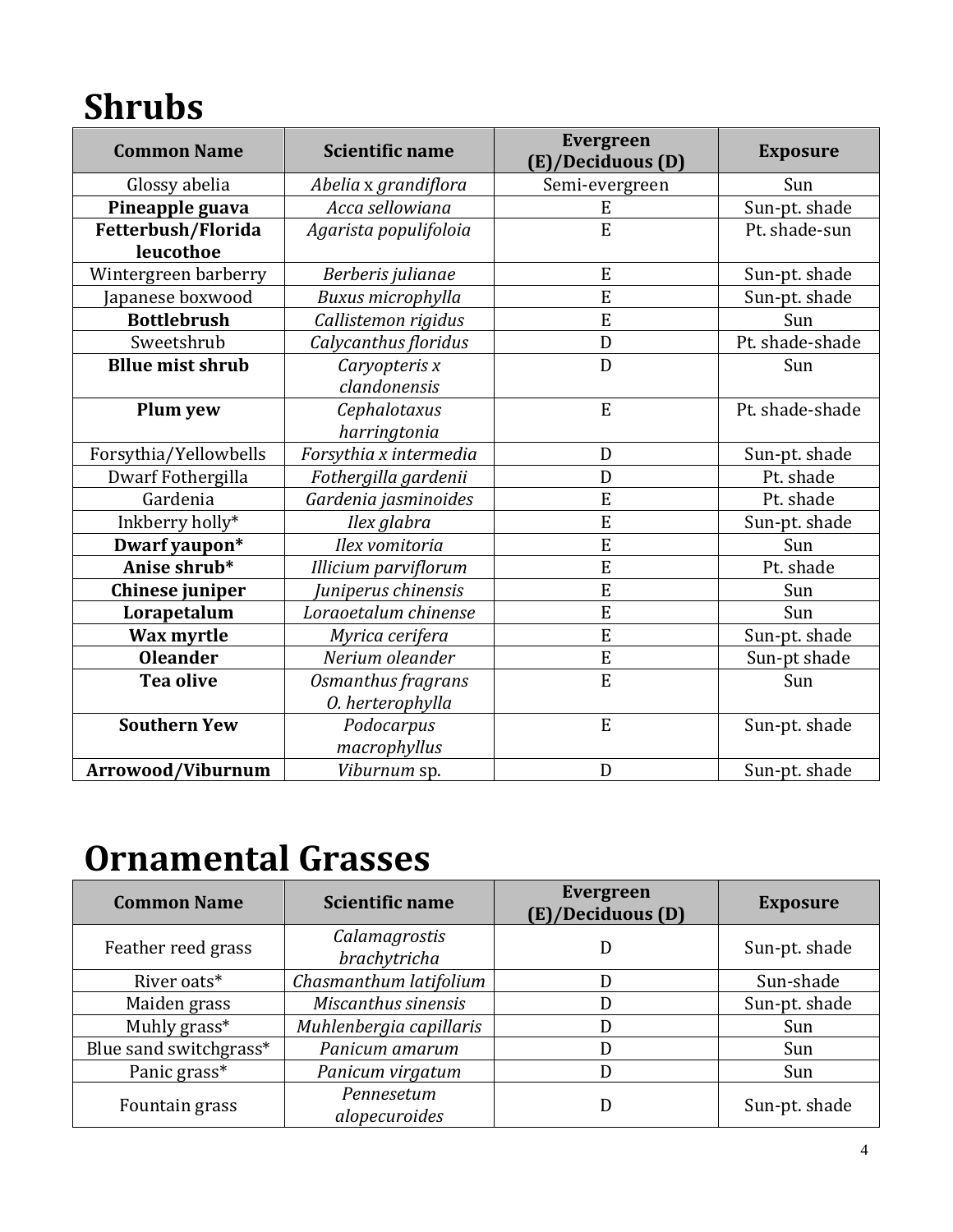|                       | u                          |                 |
|-----------------------|----------------------------|-----------------|
| <b>Common Name</b>    | <b>Scientific name</b>     | <b>Exposure</b> |
| Yarrow                | Achillea sp.               | Sun-pt. shade   |
| Anise hyssop*         | Agastache foeniculum       | Sun-pt. shade   |
| <b>Bugleweed</b>      | Ajuga reptans              |                 |
| Texas bluestar        | Amsonia hubrichtii         | Sun-pt. shade   |
| Columbine             | Aquilegia sp.              | Pt. shade-      |
|                       |                            | shade           |
| Butterfly weed*       | Asclepias tuberosa         | Sun             |
| Common milkweed*      | Asclepias syriaca          | Sun-pt. shade   |
| Swamp milkweed*       | Asclepias incarnata        | Sun-pt. shade   |
| Cast iron plant       | Aspidistra elatior         | Shade           |
| Lady fern*            | Ahyrium filix-femina       | Shade           |
| Japanese painted fern | Athyrium nipponicum        | Shade           |
| False indigo          | Baptisia sp.               | Sun             |
| Green and Gold*       | Chrysogonum virginianum    | Pt. shade-      |
|                       |                            | shade           |
| Holly fern            | Cyrtomium falcatum         | Shade           |
| Tickseed*             | Coreopsis sp.              | Sun             |
| <b>Dianthus</b>       | Dianthus sp.               | Sun-pt. shade   |
| Purple coneflower*    | Echinacea purpurea         | Sun             |
| Joe pye weed*         | Eutrochium sp.             | Sun-pt. shade   |
| Guara*                | Guara lindheimeri          | Sun-pt. shade   |
| Lenten rose           | Helleborus x hybridus      | Shade           |
| Lantana               | Lantana sp.                | Sun             |
| Bee balm*             | Monarda sp.                | Sun-pt. shade   |
| Cinnamon fern*        | Osmunda cinnamomea         | Shade           |
| Royal fern*           | Osmunda regalis            | Shade           |
| Russian sage          | Perovskia hybrids          | Sun             |
| Christmas fern*       | Polystichum aristochroides | Shade           |
| Rosemary              | Rosmarinus officinalis     | Sun             |
| Texas sage*           | Salvis greggii             | Sun             |
| Anise sage            | Salvia guarantica          | Sun             |
| Goldenrod             | Solidago sp.               | Sun-pt. shade   |
| Lamb's ear            | Stachys byzantine          | Sun-pt. shade   |
| Prickly pear*         | Opuntia sp.                | Sun             |

# **Perennials (including ferns)**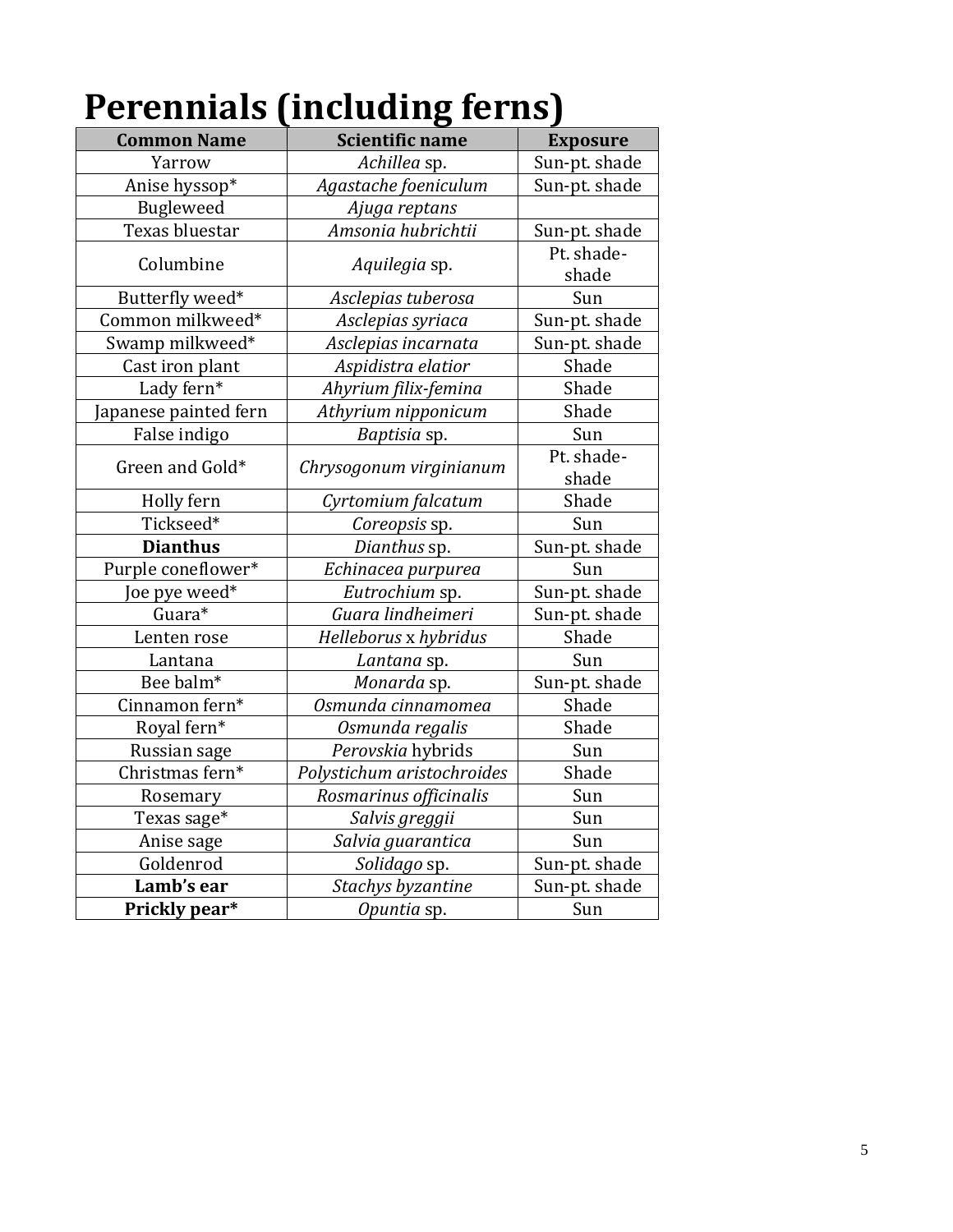# **Bulbs**

| <b>Common Name</b> | Scientific name       | <b>Exposure</b> |
|--------------------|-----------------------|-----------------|
| Agapanthus         | Agapanthus sp.        | Sun             |
| Ornamental onion   | Allium aflatunense    | Sun             |
| Hardy cyclamen     | Cyclamen hederifolium | Sun-pt. shade   |
| Crinum lilly       | Crinum sp.            | Sun             |
| Crocosmia          | Crocosmia sp.         | Sun             |
| Summer snowflake   | Leucojum aestivum     | Sun-pt. shade   |
| Daffodils          | Narcissus sp.         | Sun-pt. shade   |

*Prepared by Charlotte Glen, Horticultural Agent, North Carolina Cooperative Extension* **Updated, Fall 2017 by Sam Marshall, Horticultural Agent, NC Cooperative Extension Fred and Elizabeth Mina, Extension Master Gardener Volunteers**

## **Brunswick Botanical Garden & Information Hotline**

To see plants that grow in Coastal Southeast NC, visit the **Brunswick Botanical Garden** behind the Brunswick County Cooperative Extension (BCCES) Offices. It is free and open daylight hours, 7 days a week. The garden and associated programs are managed by CES horticultural staff in conjunction with trained Extension Master Gardener Volunteers.

For questions about plant selection and maintenance, lawn care, vegetable gardening, plant disease and pest problems, visit or call the BCCES **Information Hotline**. Staffed by trained Extension Master Gardener Volunteers under the supervision of Extension Horticulture staff, the Hotline is open from 9:00 a.m. until noon and 1:00 p.m. to 4:00 p.m. when offices are open.

#### **NC State University and N.C. A&T State University work in tandem, along with federal, state and local governments, to form a strategic partnership called N.C. Cooperative Extension, which staffs local offices in all 100 counties and with the Eastern Band of Cherokee Indians.**

NC State University and N.C. A&T State University are collectively committed to positive action to secure equal opportunity and prohibit discrimination and harassment regardless of race, color, national origin, religion, political beliefs, family and marital status, sex, age, veteran status, sexual identity, sexual orientation, genetic information, or disability.

North Carolina Cooperative Extension partners with communities to deliver education and technology through programs and partnerships focused on agriculture, food, health, nutrition, and 4-H youth development that enrich the lives, land and economy of North Carolinians.